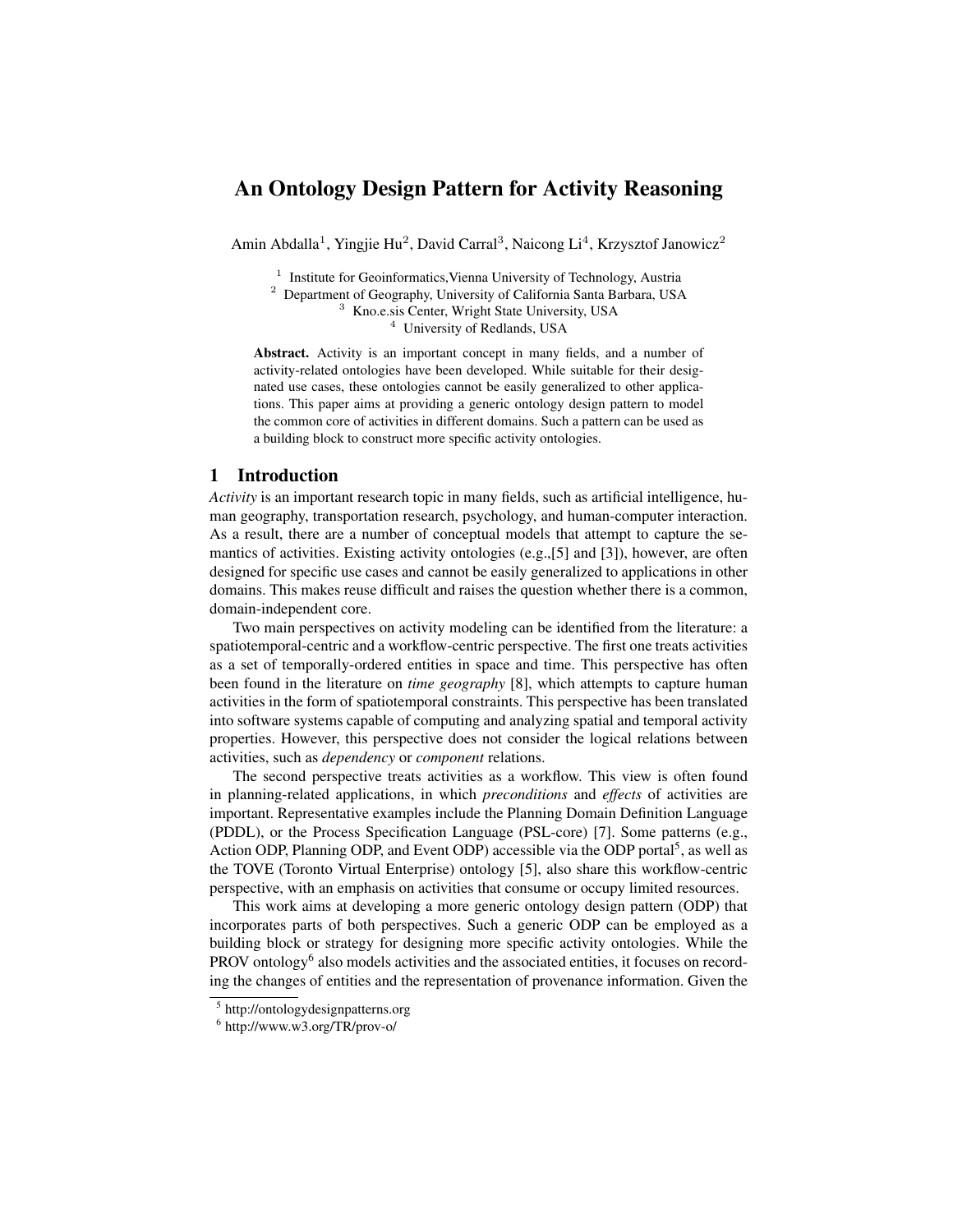fast development of ubiquitous sensor networks and the Internet of Things, more data about human activities are becoming available. These rich amount of data enable new applications, such as activity-based personal information management [\[1\]](#page-3-4) and human trajectory modeling [\[9\]](#page-3-5). Thus, a generic activity ODP can help semantically annotate human activity data, thereby facilitating information retrieval as well as automatic reasoning.

Deriving an ontology design pattern requires a generic use case which can capture the recurring problems in different application domains [\[6\]](#page-3-6). *Competency questions* have been recognized as a good approach to detect and generalize the modeling requirements from multiple domains. They are queries that a domain expert would be expected to run against a knowledge base. For the proposed activity ODP, such competency questions include:

- Question 1: *"What are the requirements (or outcomes) of an activity?"*
- Question 2: *"What is the place (or deadline) of an activity?"*
- Question 3: *"What activities need to be completed first in order to start this activity?"*
- Question 4: *"What are the other activities which can be started after this activity?"*
- Question 5: *"What are the activities supported by this place?"*
- Question 6: *"What activities happen before (or in parallel, or after) this activity?"*

### 2 Pattern Description and Formalization

This section presents the activity pattern by discussing the more interesting classes, properties, and axioms. Description Logics (DL) notation has been used to present the axioms. To encode the pattern, we use the logic fragment  $DLP<sub>3</sub>$  as defined in [\[2\]](#page-3-7), which allows for polynomial time reasoning. The proposed activity ODP has also been formally encoded using the Web Ontology Language (OWL). It is available at http:*//*[descartes-core](http://descartes-core.org/ontologies/activities/1.0/ActivityPattern.owl)*.*org*/*ontologies*/*activities*/*1*.*0*/*Activi [tyPattern](http://descartes-core.org/ontologies/activities/1.0/ActivityPattern.owl)*.*owl . A schematic view of the pattern is shown in Figure [1](#page-1-0) .



<span id="page-1-0"></span>Fig. 1. A schematic view of the Activity ODP.

Activity: In accordance with PSL, our pattern allows activities to potentially consist of several component activities (which can yet again be associated with further component activities). In this way, aggregation over a set of activities into higher level activities is possible. We make use of the properties hasPart and isPartOf to formally denote this relation. These two roles, which are inverse roles with respect to each other, are declared both transitive and reflexive. Also, the Activity class is declared as disjoint with the classes of Requirement and Outcome.

2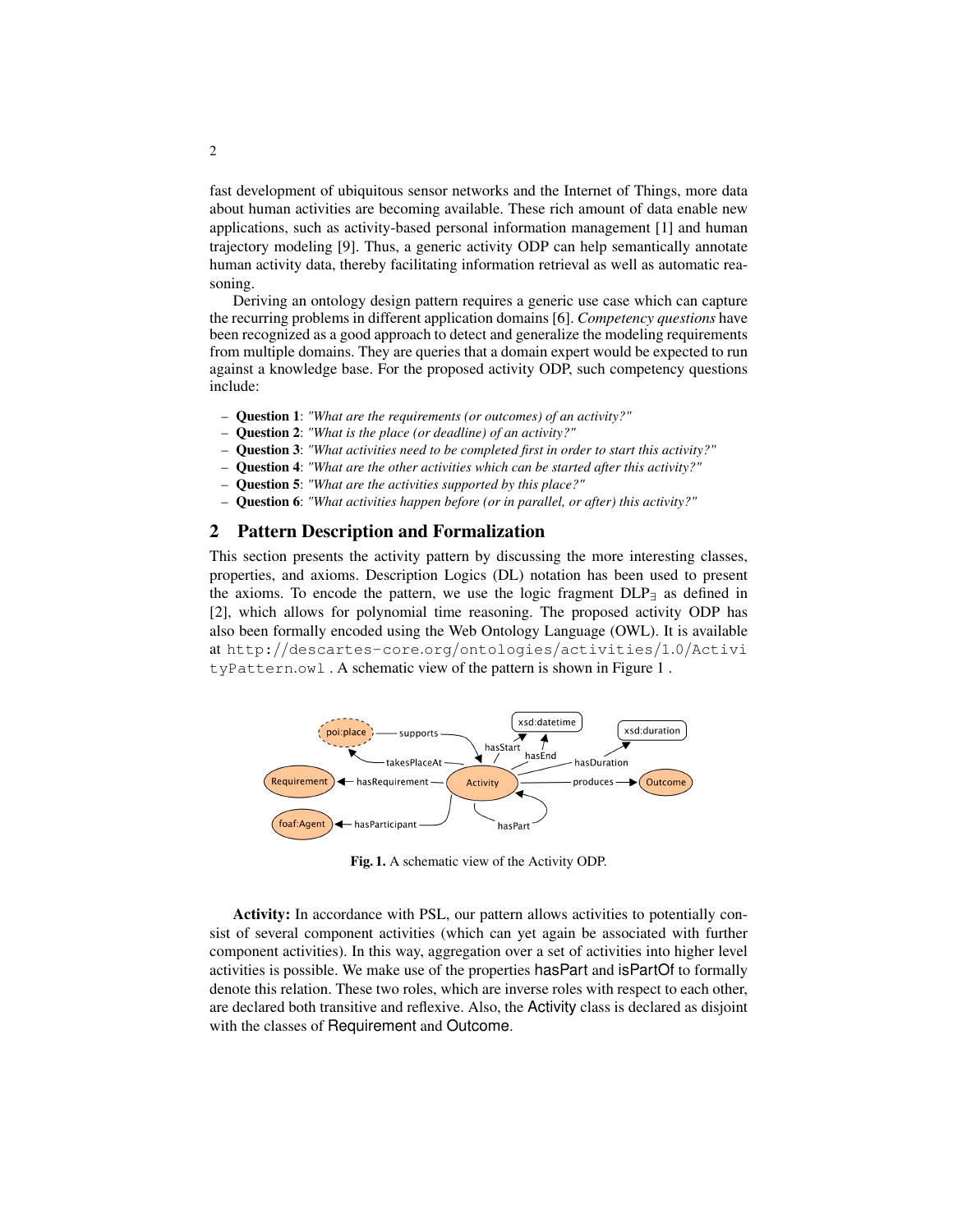We make use of the following axioms to enforce these characteristics <sup>[7](#page-2-0)</sup>

$$
hasPart^{-} \equiv isPartOf
$$
 (1)

$$
hasPart \circ hasPart \sqsubseteq hasPart
$$
 (2)

 $\top \sqsubseteq \exists$ hasPart.Self (3)

Requirements and Outcomes: Dependency relations are important to model multiple activities. To capture these relations, we make use of Requirements and Outcomes, i.e., the required inputs and resulting outputs of any given activity. In some cases, the outcome of one activity might be a requirement of another. If this is the case, we say the former activity precedes the latter, assuming that an outcome is only produced after an activity was finished. Thus precedes does depict a logical relation that requires temporal precedence. We define the properties precedes and isPrecededBy as inverse roles, and declare them as transitive and irreflexive.

#### has Outcome  $\circ$  is Requirement  $\Box$  precedes (4)

Agent: The class of foaf:Agent from the FOAF ontology<sup>[8](#page-2-1)</sup> has been employed to represent an actor or an autonomous agent whose behavior is intentional. The foaf:Agent class can also be substituted by its sub classes, such as foaf:Group or foaf:Person, and therefore allows ontology engineers to further specify what type of participant is involved in the activity. The hasParticipant property depicts the involvement of an foaf:Agent in an activity.

Spatiotemporal Relations: The spatiotemporal information associated to activities is captured through the following properties.

- takesPlaceAt. This property indicates the place where an activity takes place. It can be used as a hook to align to other ODPs, e.g., the POI pattern.
- hasStart. This property indicates the time an activity starts.
- hasEnd. This property indicates the time an activity ends.
- hasDuration. This property indicates the time period that an activity lasts. The value of duration should be equal to the difference between the start and end time of an activity.

It is worth to note that the above spatiotemporal properties can be used to represent not only past activities (i.e., activities that have already happened) but also future activities (i.e., activities scheduled in the future).

The proposed activity ODP also distinguish two types of activities, namely Fixed Activity and Flexible Activity, as defined in the time geography literature [\[8,](#page-3-2)[4\]](#page-3-8). These two types of activities can often be found in our daily life. *Fixed activities* refer to the activities that must be completed at a particular point in space and time (e.g., attending a meeting at the conference room at 3:30 pm). *Flexible activities* are activities which can be completed at a time and space range. For example, buying grocery after work is a flexible activity since it can be completed at any time after work and in different

<span id="page-2-0"></span> $<sup>7</sup>$  The full axiomatization is not presented here due to lack of space. However, a complete OWL</sup> version is available online at Descartes-Core.

<span id="page-2-1"></span><sup>8</sup> http://xmlns.com/foaf/0.1/